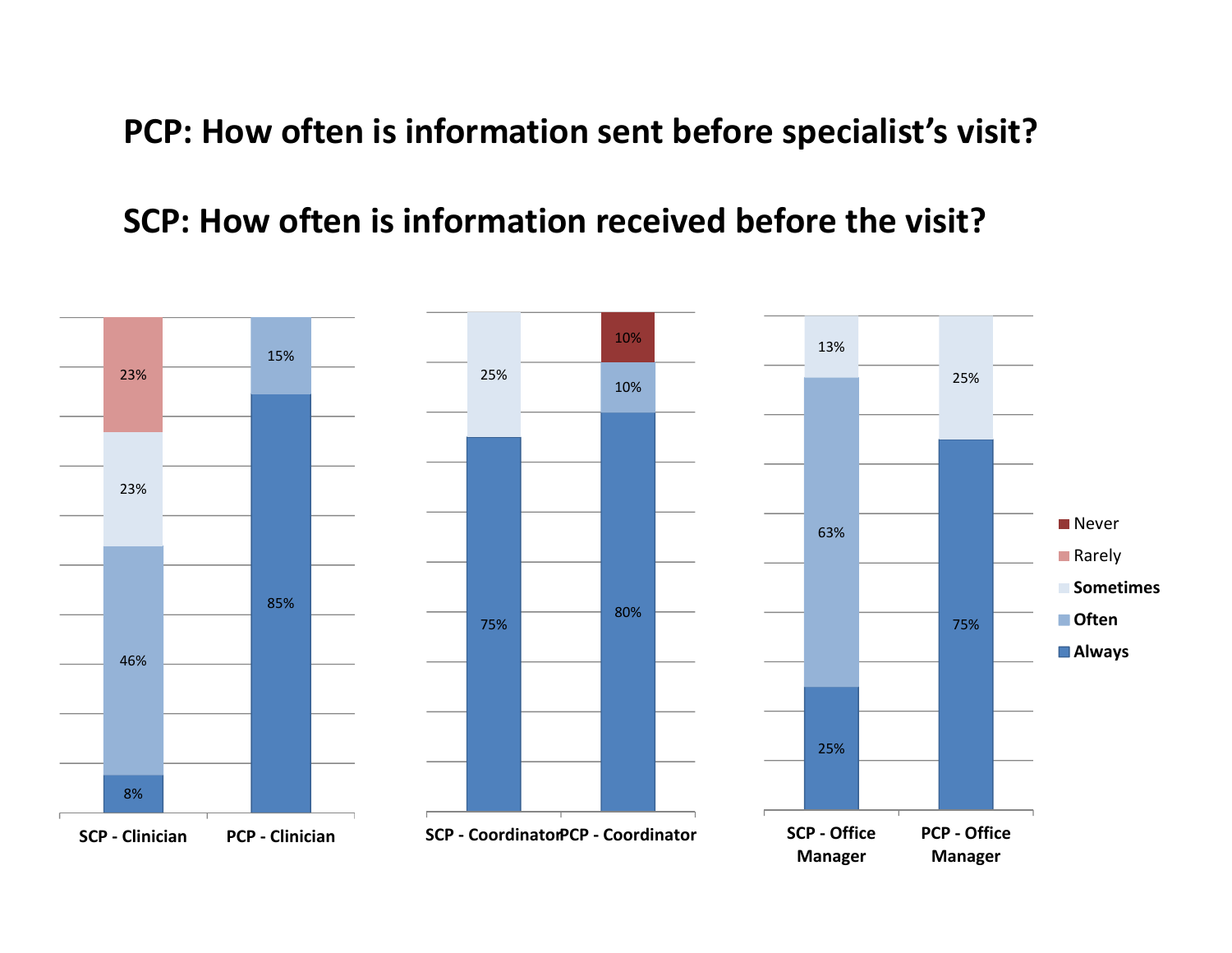**PCP: I know the information specialists want to receive.**

**SCP: PCP's know the information I want to receive.**

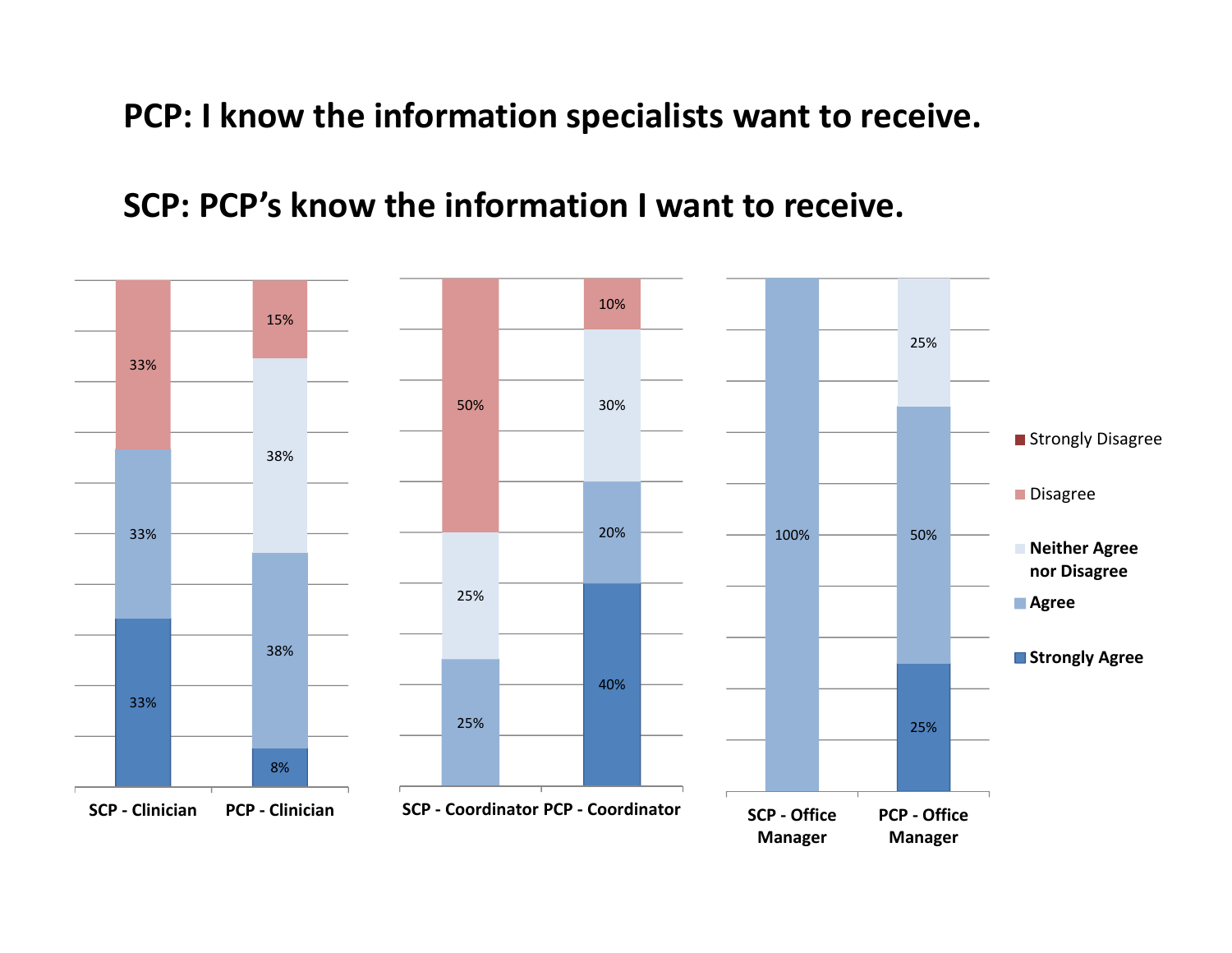## **SCP: I typically have all the information I need before I see <sup>a</sup> patient referred to me.**

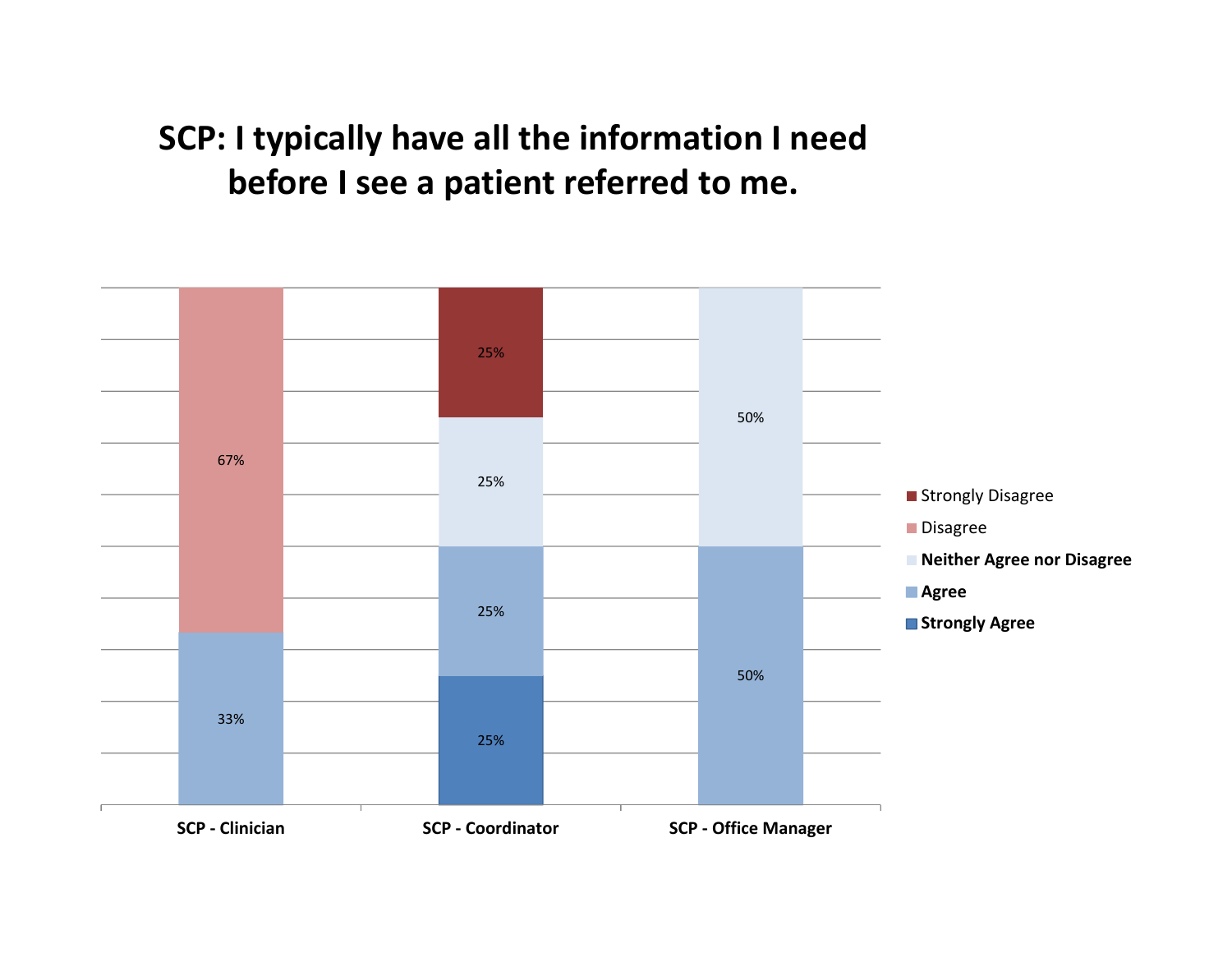**SCP: The referral information received is specific and clear enough for me to understand what the PCP is requesting.**

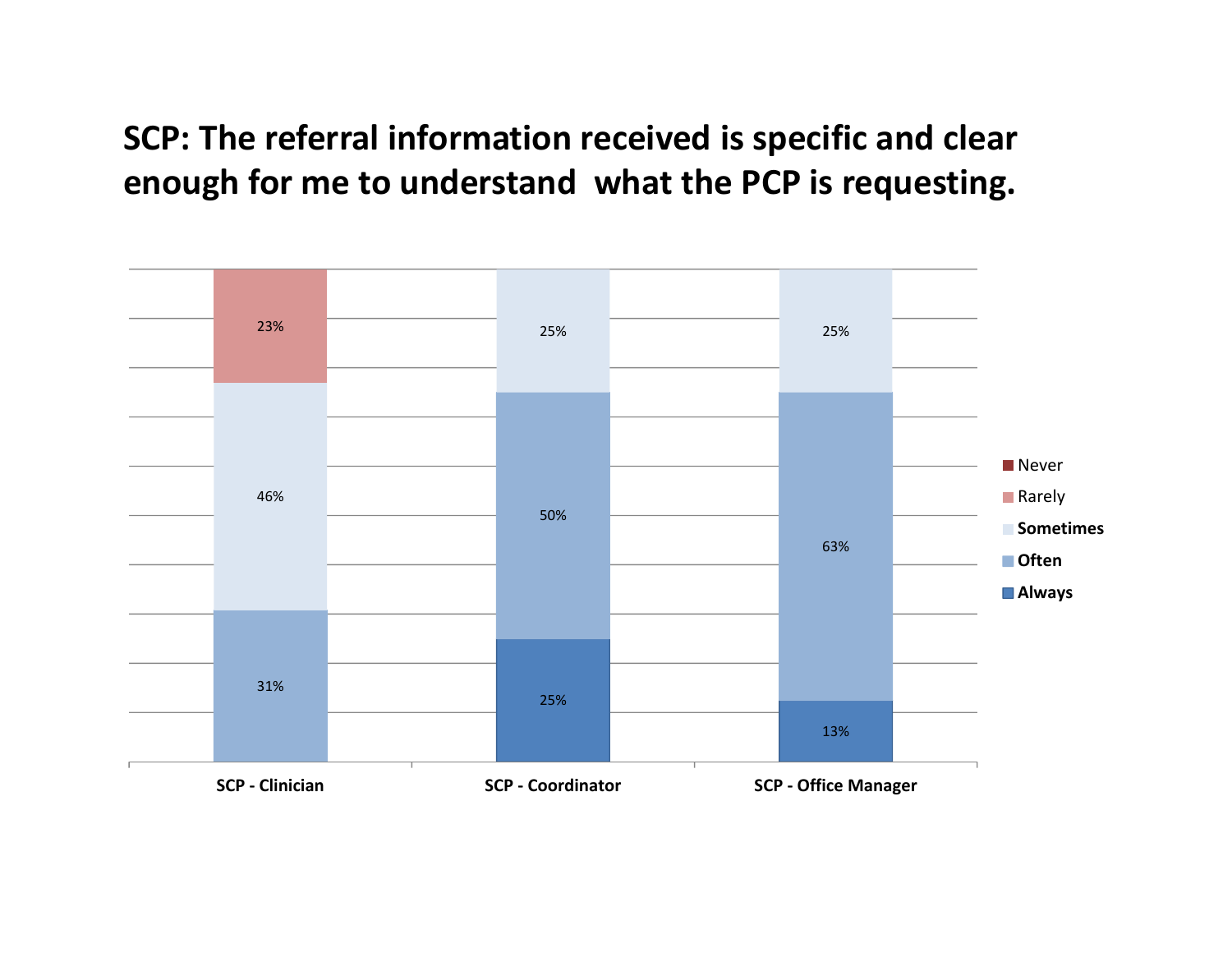## **PCP: How often are you clear about the treatment plan when <sup>a</sup> consult is completed?**

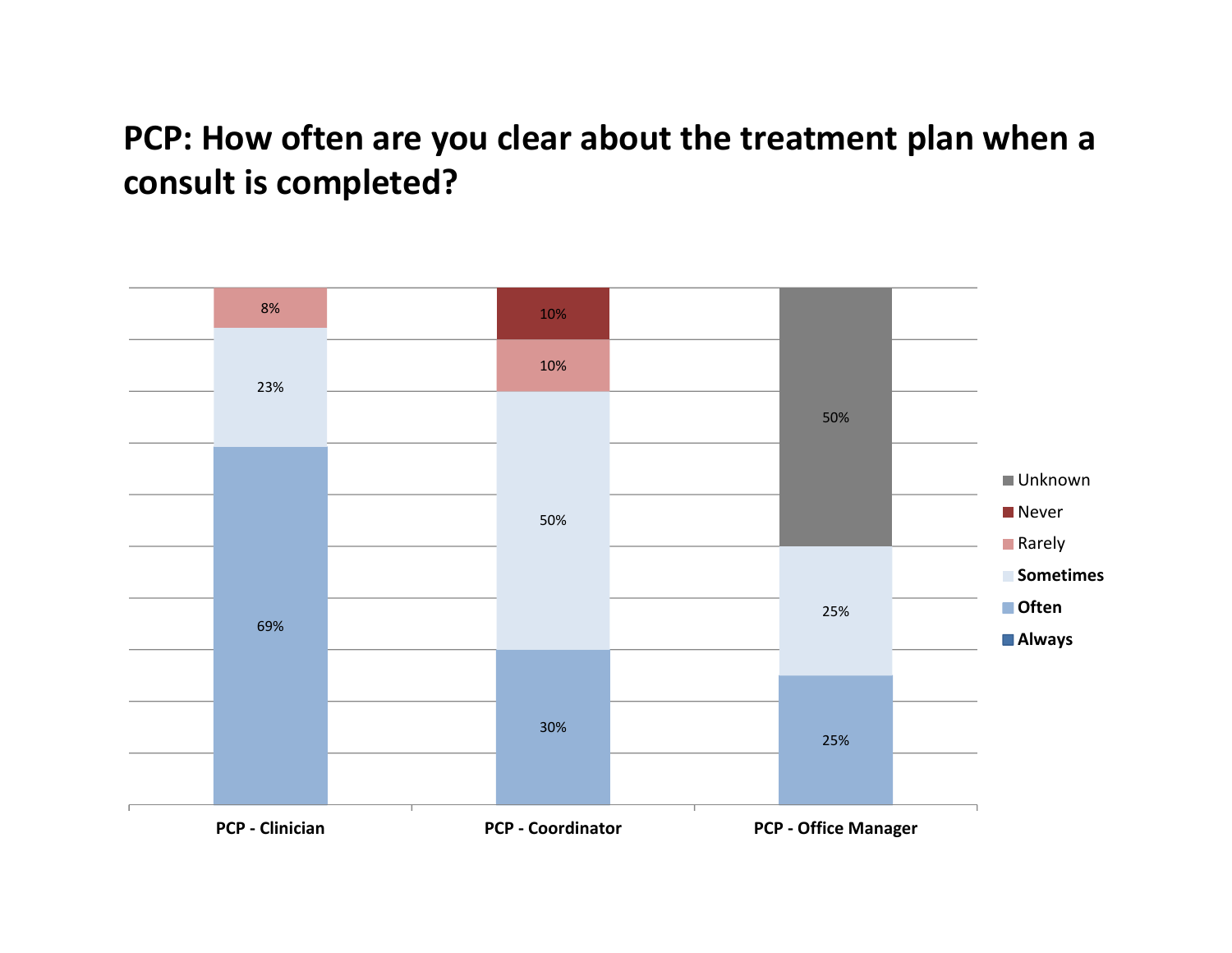**PCP: My patients are seen by specialists within <sup>a</sup> time period that meets my needs and those of my patient.**

**SPC: When <sup>a</sup> referral has <sup>a</sup> designation of "urgent", "emergent" or "routine" is this designation appropriate?**

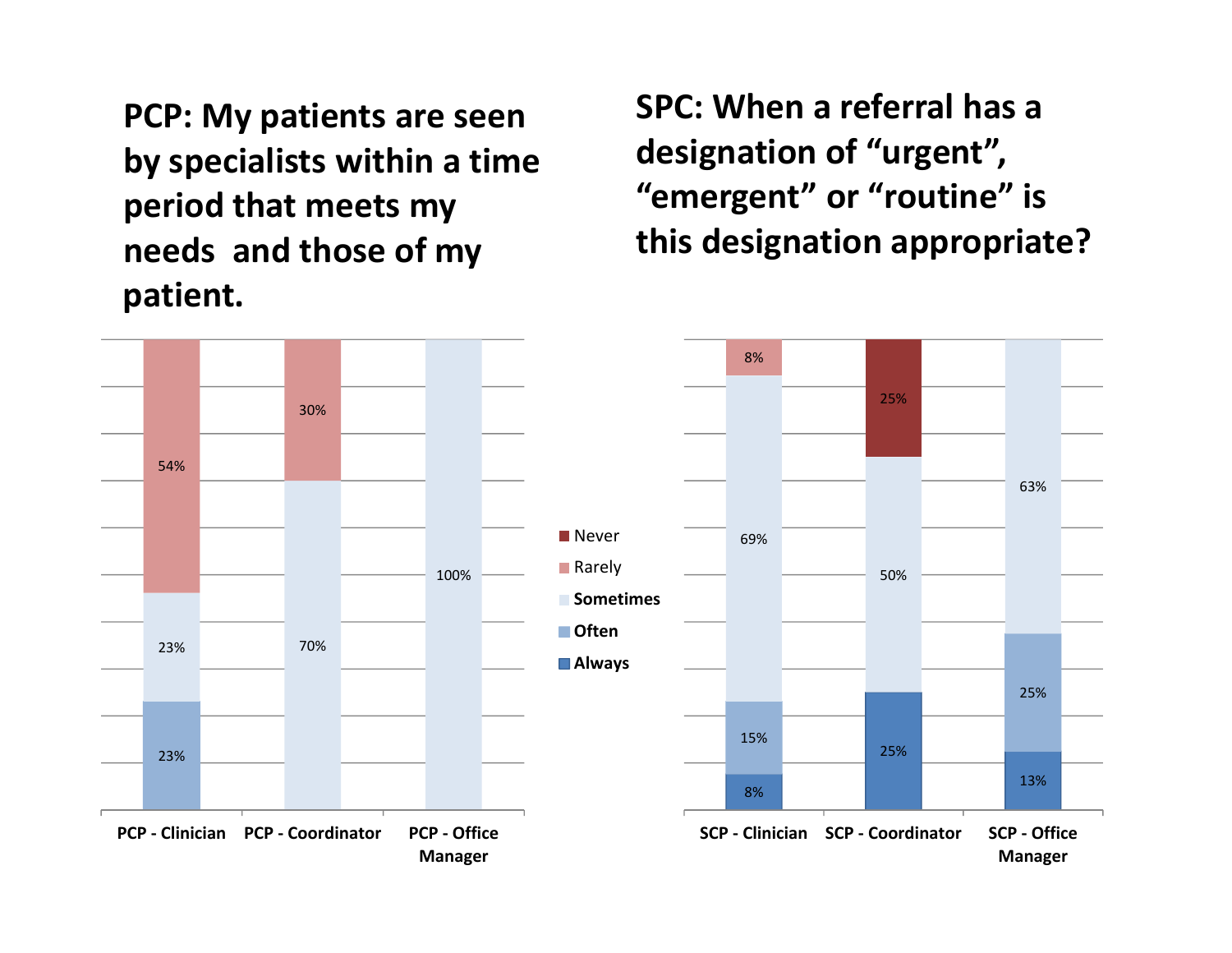**PCP: Do you follow up with patients that "no show" to specialists appointments?**

**SCP: Do you notify PCPs when their patients "no show" to appointments?**

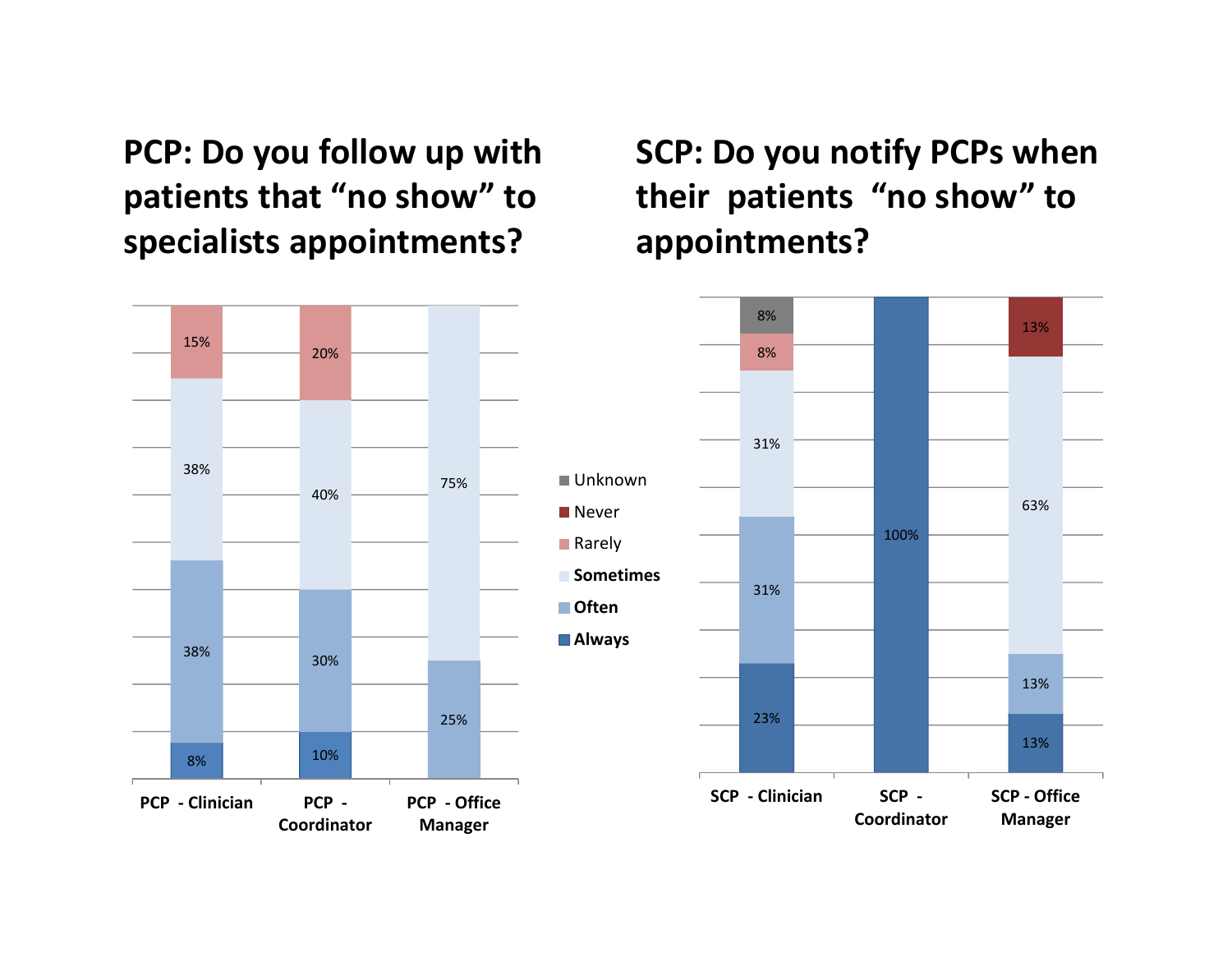**PCP: SCP sends you <sup>a</sup> visit summary.**

**SCP: You send PCP <sup>a</sup> visit summary.**

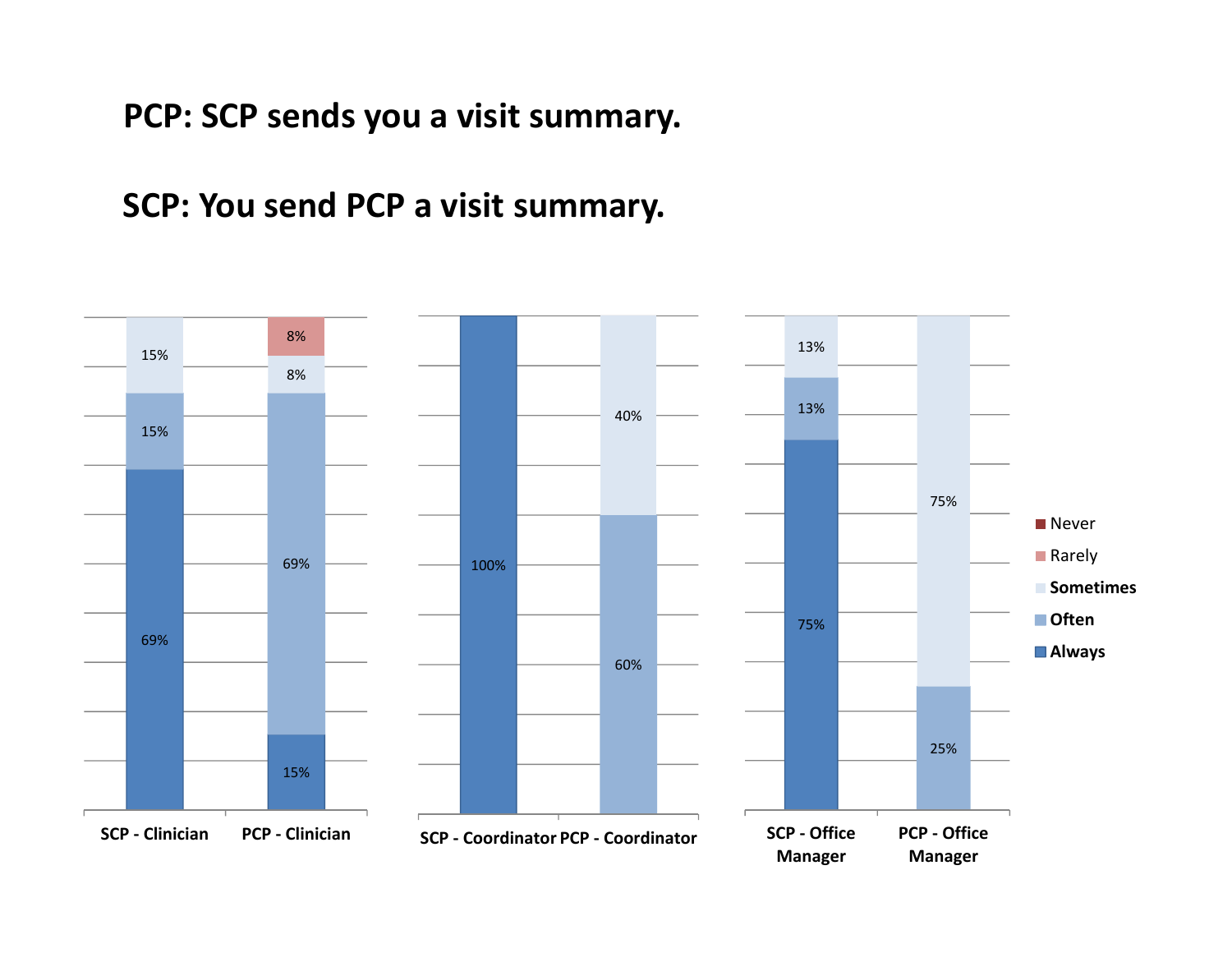**PCP: Which of the following do you receive from <sup>a</sup> SCP after <sup>a</sup> consultation?**

**SCP: Which of the following do you include in your communication to PCPs?**

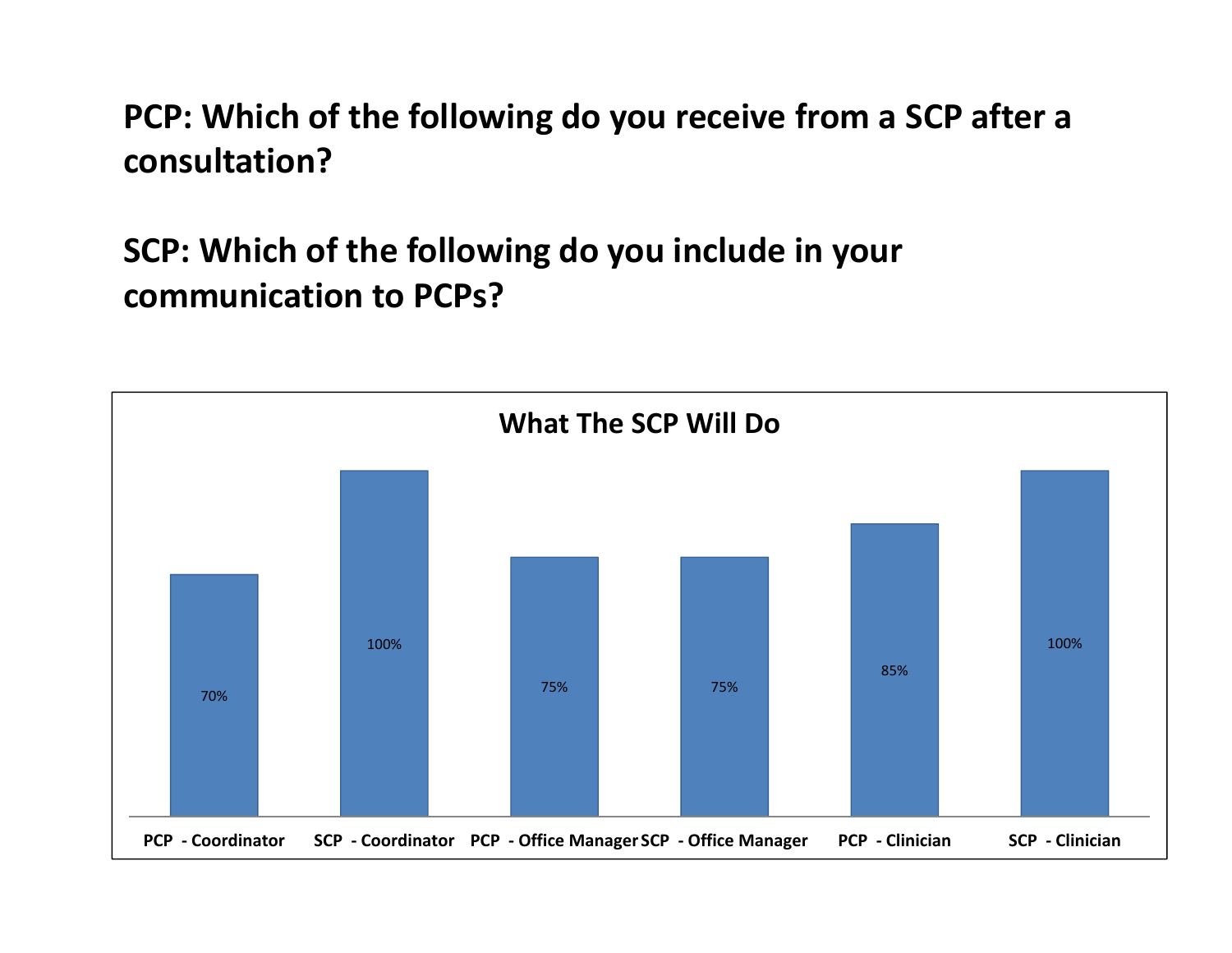**PCP: Which of the following do you receive from <sup>a</sup> SCP after <sup>a</sup> consultation?**

**SCP: Which of the following do you include in your communication to PCPs?**

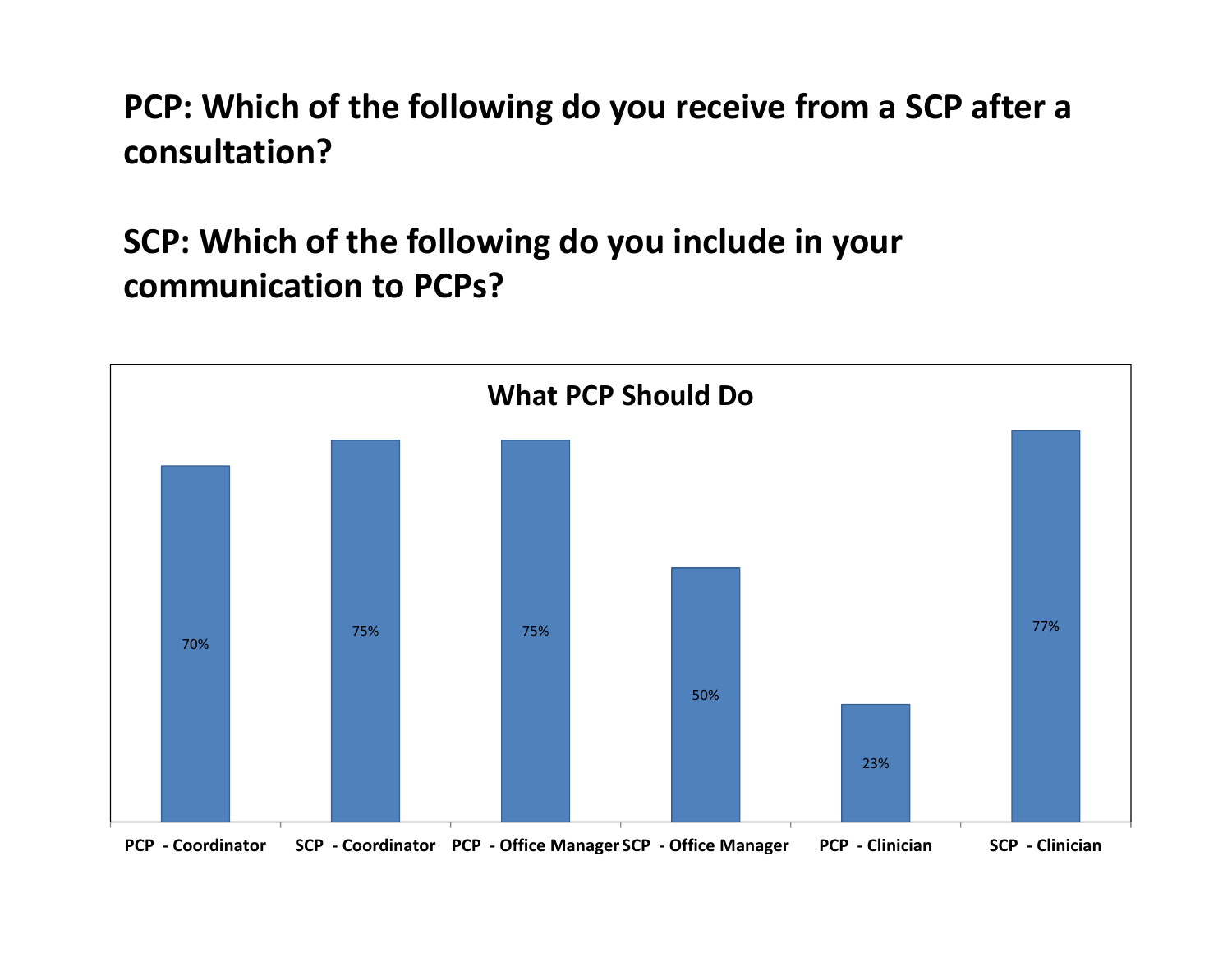**PCP: Which of the following do you receive from <sup>a</sup> SCP after <sup>a</sup> consultation?**

**SCP: Which of the following do you include in your communication to PCPs?**

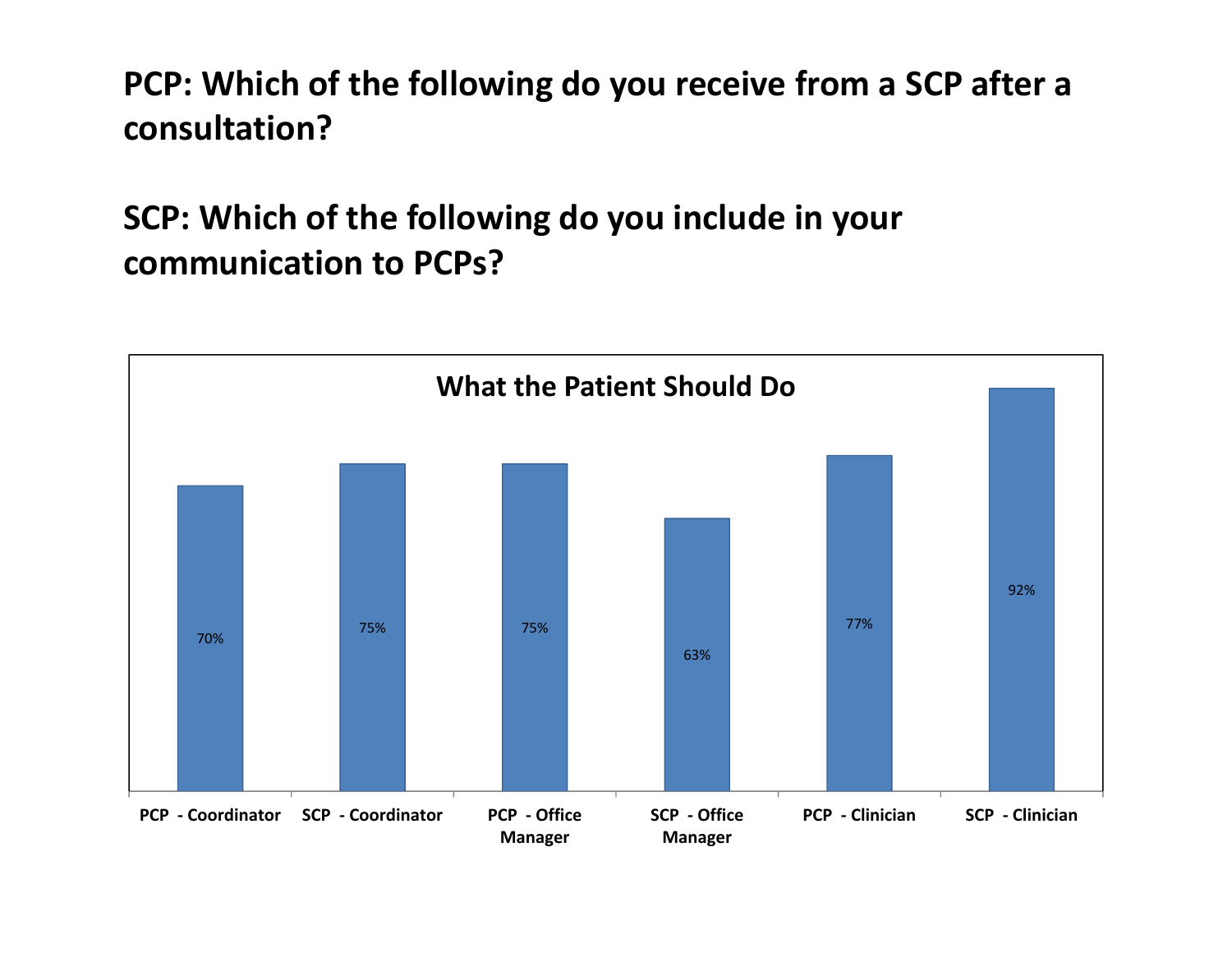**PCP: How often does the visit summary arrive in time to be useful at your next appointment with the patient?**

**SCP: What is the time frame from when you see <sup>a</sup> patient to when the primary care provider's office receives your consult note?**



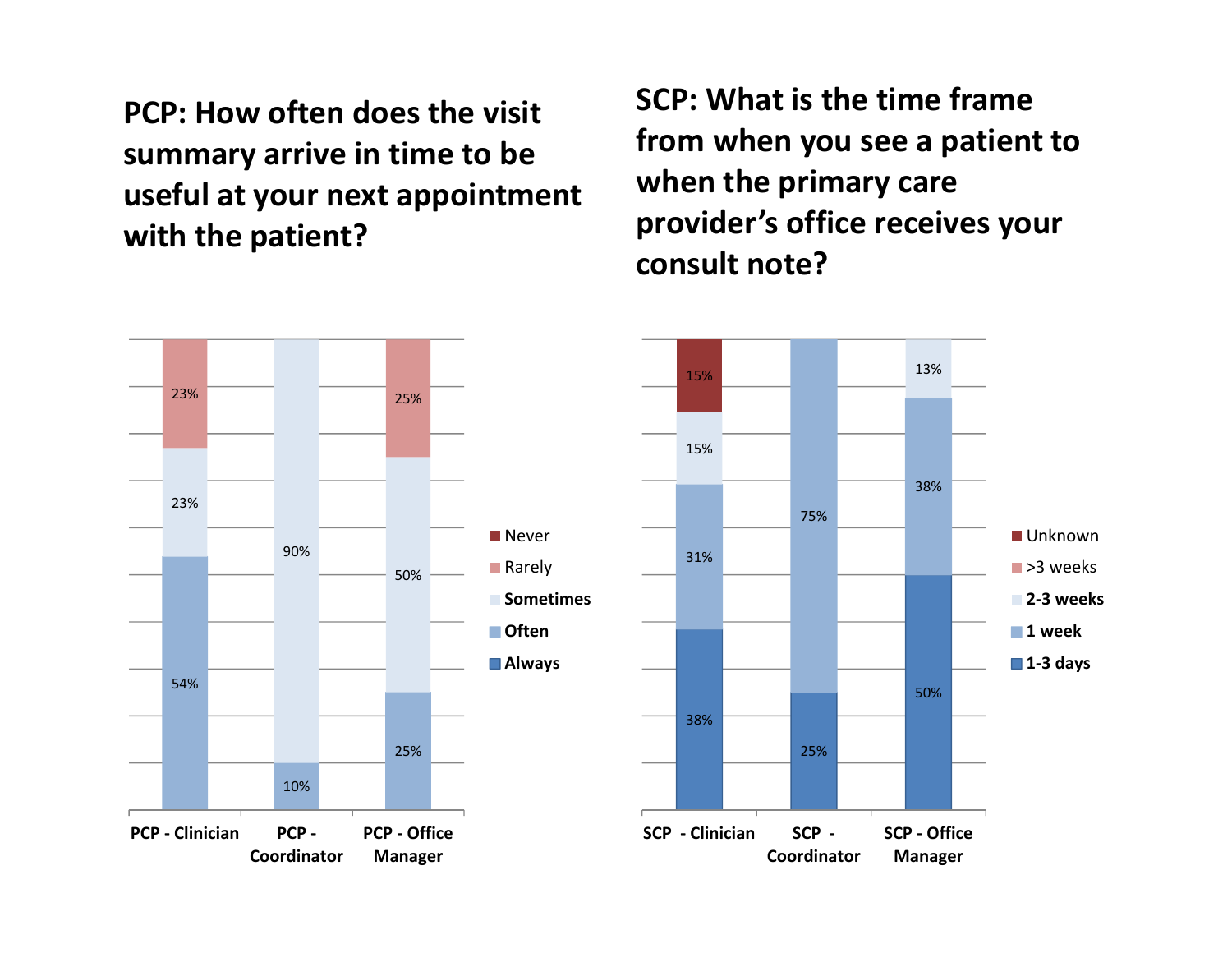## **How often do specialists consult with PCPs before making non urgent referrals to secondary/ tertiary specialists?**

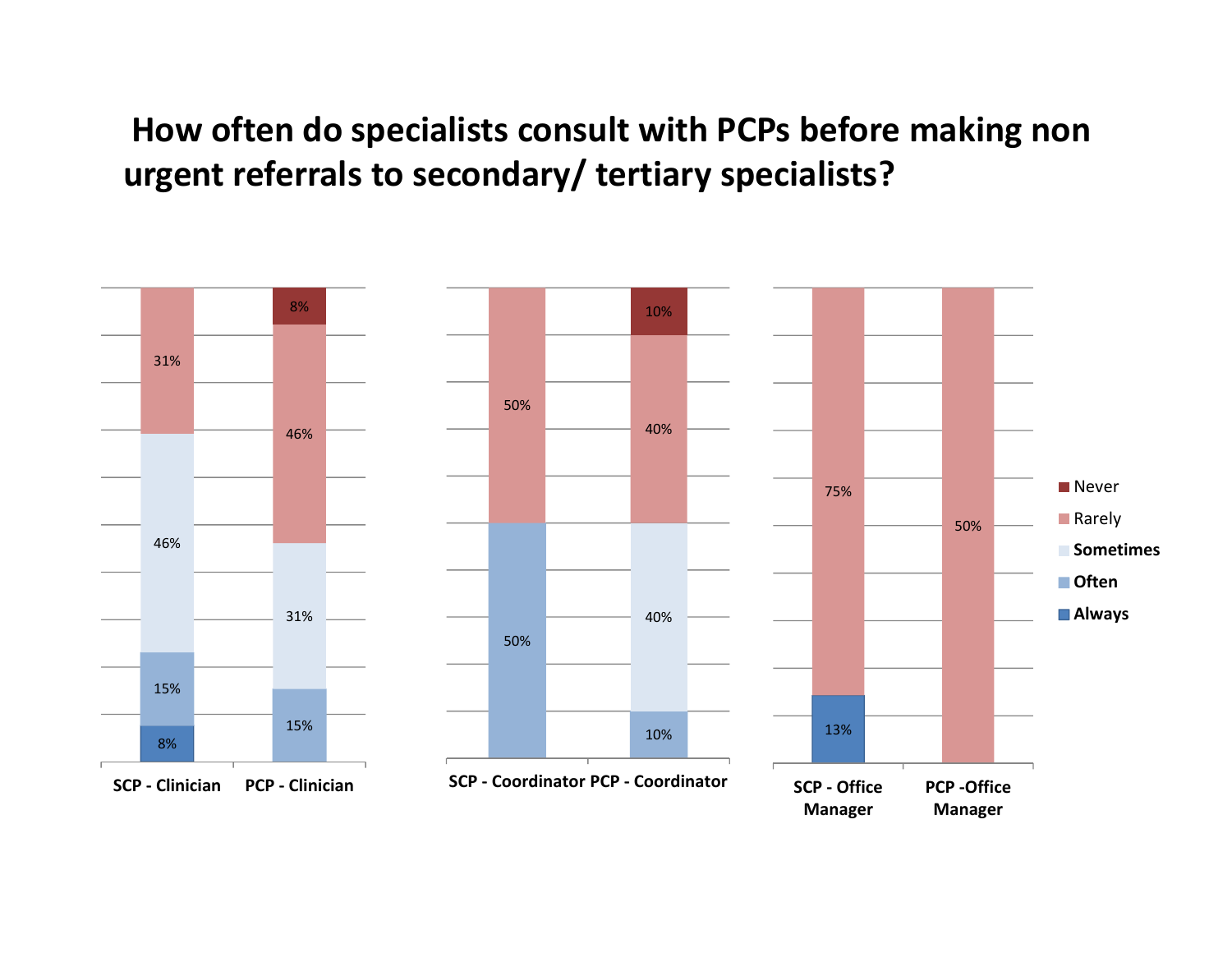**PCP: How often do patients return with an understanding of the recommendations provided to them by the specialists?**

**SCP: When you see <sup>a</sup> patient are they aware of/understand the reason they were referred to you?**